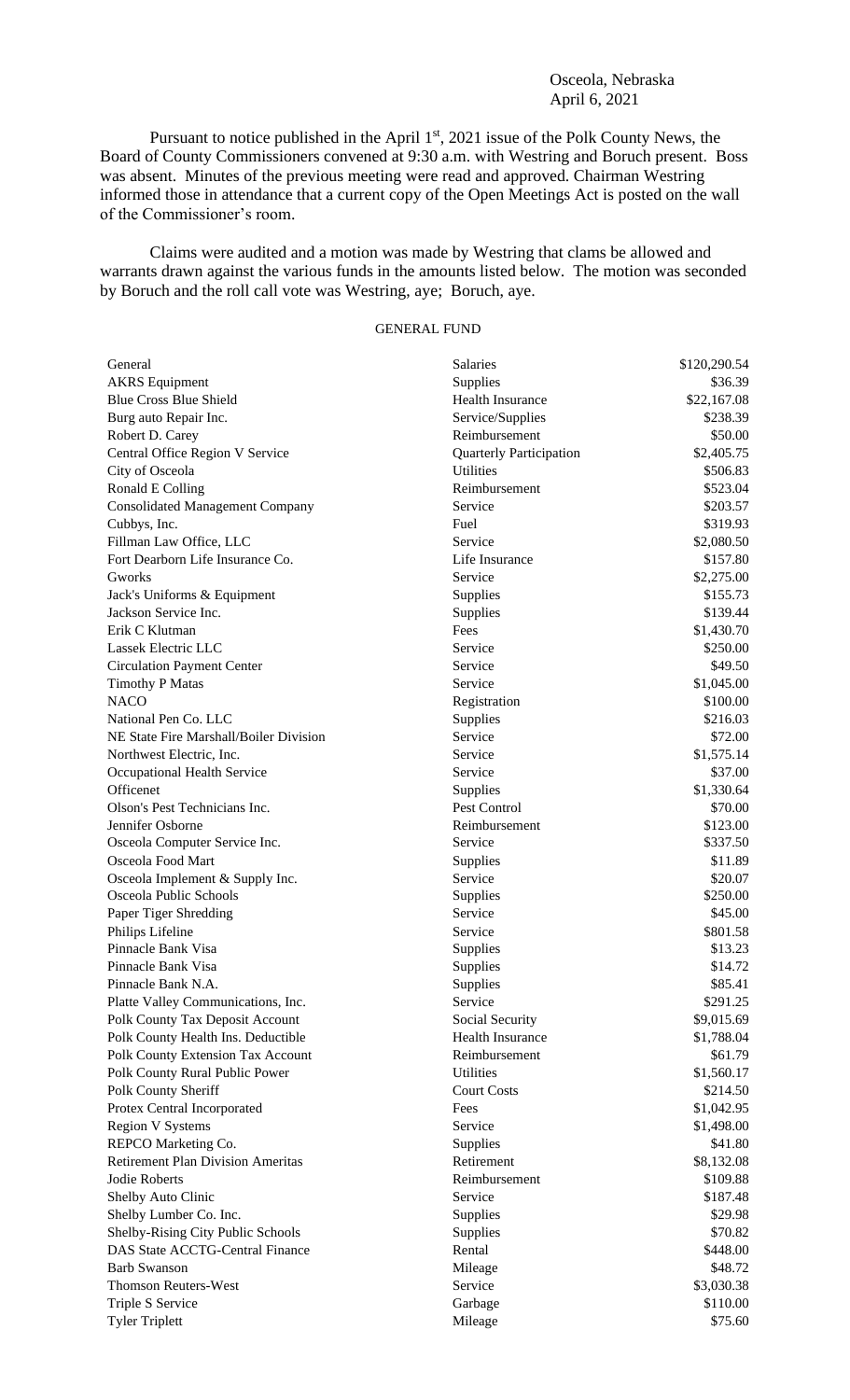| Trouba Law Offices, LLC       | Service       | \$6,794.15 |
|-------------------------------|---------------|------------|
| <b>Verizon Wireless</b>       | Service       | \$280.07   |
| VVS, Inc. Canteen             | Service       | \$59.90    |
| <b>Watts Electric Company</b> | Rent          | \$600.00   |
| Windstream Nebraska Inc.      | Service       | \$280.81   |
| Kim Winslow                   | Mileage       | \$48.16    |
| York Printing Company, LLC    | Supplies      | \$42.00    |
| Kim Yungdahl                  | Reimbursement | \$31.00    |

## ROAD FUND

| Road Fund                                | Salaries                      | \$54,121.07 |
|------------------------------------------|-------------------------------|-------------|
| <b>Black Hills Energy</b>                | Service                       | \$145.88    |
| <b>Blue Cross Blue Shield</b>            | <b>Health Insurance</b>       | \$10,230.96 |
| Carl's Skrap                             | Service                       | \$36.00     |
| City of Osceola                          | <b>Utilities</b>              | \$72.23     |
| City of Stromsburg                       | <b>Utilities</b>              | \$175.29    |
| <b>Curtis Ericson</b>                    | Service                       | \$28.10     |
| <b>Filter Care</b>                       | Parts                         | \$303.05    |
| Fort Dearborn Life Insurance Co.         | Life Insurance                | \$80.40     |
| Frontier Cooperative Company             | Fuel                          | \$1,420.48  |
| Garrett Tires & Treads                   | Service                       | \$1,676.64  |
| Gary's Plumbing LLC                      | Supplies                      | \$46.95     |
| Johnson Sand & Gravel Co. Inc.           | Gravel and Borrow             | \$2,760.95  |
| Nebraska Department of Revenue           | <b>Fuel Tax</b>               | \$85.00     |
| Northside Inc.                           | Service                       | \$435.49    |
| Osceola Implement & Supply Inc.          | Parts/Supplies                | \$106.74    |
| Polk County Tax Deposit Account          | Social Security               | \$4,115.69  |
| Polk County Health Ins. Deductible       | <b>Health Insurance</b>       | \$804.60    |
| Polk County Rural Public Power Dist.     | <b>Utilities</b>              | \$446.14    |
| Power Plan                               | Parts/Labor                   | \$470.27    |
| <b>Rally Auto Parts</b>                  | Parts/Grease/Oil              | \$1,138.12  |
| <b>Retirement Plan Division Ameritas</b> | Retirement                    | \$3,587.98  |
| Shelby Auto Clinic                       | Grease/Oil                    | \$13.44     |
| Shelby Lumber Co. Inc.                   | Parts                         | \$68.96     |
| Village of Shelby                        | <b>Utilities</b>              | \$90.50     |
| Winstream Nebraska Inc.                  | Service                       | \$177.40    |
|                                          | <b>SENIOR SERVICES FUND</b>   |             |
| <b>Midwest Covenant Home</b>             | Service                       | \$9,693.16  |
|                                          | <b>INHERITANCE TAX FUND</b>   |             |
| MIPS Inc.                                | Service                       | \$2,124.60  |
| Stanard Appraisal Services Inc.          | Service                       | \$6,064.00  |
|                                          |                               |             |
|                                          | 911 EMERGENCY MANAGEMENT FUND |             |
| Windstream Nebraska Inc.                 | Service                       | \$256.15    |
|                                          | <b>WEED FUND</b>              |             |
| City of Osceola                          | <b>Utilities</b>              | \$70.55     |
| <b>Frontier Cooperative Company</b>      | Supplies                      | \$369.71    |
| Gempler's                                | Service                       | \$264.62    |
| Polk County Rural Public Power Dist.     | Service                       | \$50.67     |
| <b>Rally Auto Parts</b>                  | Service                       | \$50.11     |
| Shelby Lumber Co. Inc.                   | Service                       | \$52.48     |
| Wallingford Sign Co. Inc.                | Service                       | \$28.00     |
|                                          |                               |             |

The following fees for the month of March were earned by the various offices and submitted to the County Treasurer. County Treasurer receipts show fees earned were credited to the appropriate county funds.

| Dwaine W. Ladwig, Sheriff     | \$1,245.25 |
|-------------------------------|------------|
| Debra S. Girard, County Clerk | \$4,211.91 |